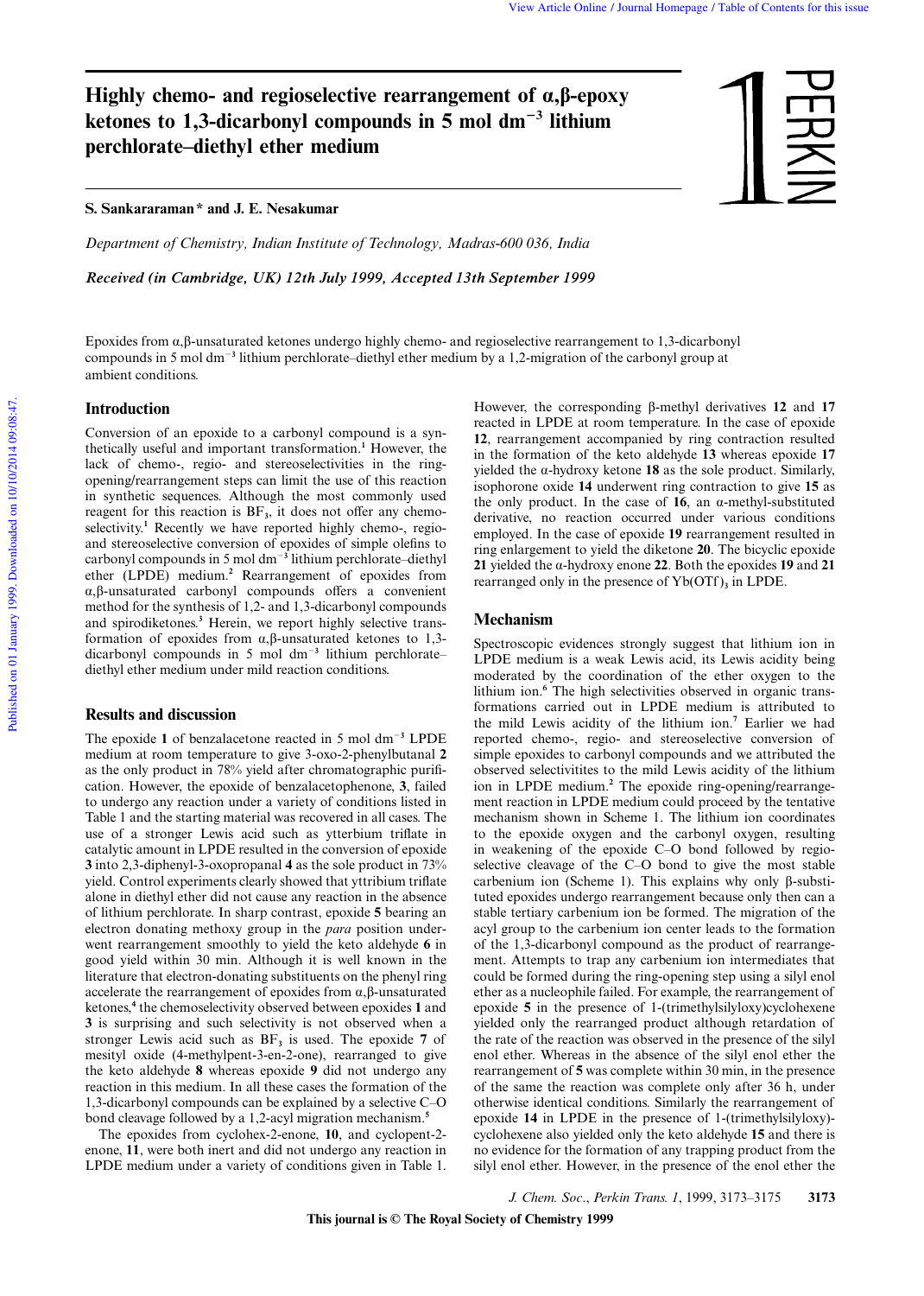| Epoxide                                                                         | $\bf Product$                                                           | Ref.             | Conditions <sup><math>a</math></sup>                 | Yield (%) |
|---------------------------------------------------------------------------------|-------------------------------------------------------------------------|------------------|------------------------------------------------------|-----------|
| <sub>s</sub> COMe<br><u>o</u><br>$\mathsf{H}_{\mathsf{z}_2}$<br>Ph <sup>*</sup> | CHO<br>Me<br>Phi<br>$2^\circ$ O                                         | $\boldsymbol{9}$ | A, 30 min                                            | $78\,$    |
| O<br>"COPh<br>Η,<br>Ph'                                                         | No reaction                                                             |                  | A-D, 2 days                                          |           |
| з<br>O<br>"COPh<br>Η,<br>Ph <sup>*</sup><br>Η<br>З                              | CHO<br>.Ph<br>Phi<br>4 O                                                | $10\,$           | $\mathop{\hbox{\rm E}}$ , 20 $\mathop{\hbox{\rm h}}$ | $73\,$    |
| ${}_{8}COC_{6}H_{4}$ -OMe- $\rho$<br>$\circ$<br>Η,<br>Ph<br>Ή<br>5              | $\text{COC}_6\text{H}_4\text{OMe-}\rho$<br>CHO <sup>-</sup><br>Ph<<br>6 | 10, 11           | A, 30 min                                            | $75\,$    |
| O<br><sub>N</sub> COMe<br>Me,<br>Me<br>7                                        | Me <sub>3</sub><br>Me<br>Me<br>OHC<br>$8^\circ$                         | $12\,$           | A, 21 $\rm h$                                        | 53        |
| O<br><sub>N</sub> COOMe<br>Η,<br>Ph <sup>2</sup><br>°CN<br>9<br>O               | No reaction                                                             |                  | A, C, 2 days                                         |           |
| Ю<br>$10\,$                                                                     | No reaction                                                             |                  | A-E, 2 days                                          |           |
| O<br>Ó                                                                          | No reaction                                                             |                  | A-E, 2 days                                          |           |
| 11<br>O<br>O<br>Me<br>$12$                                                      | O<br>Me<br>CHO<br>13                                                    | 9, 13            | A, 21 h                                              | 68        |
| O<br>Me<br>O<br>Me <sup>-</sup><br>`Me<br>14                                    | $\frac{0}{11}$<br>Me<br><b>CHO</b><br>Me<br>Me<br>15                    | $14\,$           | A, 21 h                                              | 69        |
| O                                                                               | No reaction                                                             |                  | $A-E$ , 2 days                                       |           |
| 16<br>O<br>n<br>Me<br>17                                                        | C<br>-OH<br>$18$                                                        | 13, 15           | A, $6\ \mathrm{h}$                                   | 74        |
| O<br>O<br>Ph<br>19                                                              | Q,<br>-Ph<br>$20^{10}$                                                  | $13\,$           | $\mathbf{E},$ 20 h                                   | $70\,$    |
| O<br>o                                                                          |                                                                         | $16\,$           | $\mathop{\hbox{\rm E}}\nolimits,$ 21 h               | 65        |
| 21                                                                              | OH<br>22                                                                |                  |                                                      |           |

<sup>*a*</sup> Reaction conditions: A: 5 mol dm<sup>-3</sup> LPDE, rt; B: 5 mol dm<sup>-3</sup> LPDE, 60 °C; C: 5 mol dm<sup>-3</sup> LPNM, rt; D: 5 mol dm<sup>-3</sup>, LPNM, 60 °C; E: 5 mol dm<sup>-3</sup> LPDE, 10% Yb(OTf)**<sup>3</sup>** , rt.

rearrangement of **14** was complete only after several days. The retardation in the rate could be due to the competitive binding of lithium ion by the silyl enol ether thereby reducing the effective concentration of the lithium ion. That the rate of the rearrangement is highly dependent on the lithium ion concentration is clearly demonstrated by carrying out the reaction